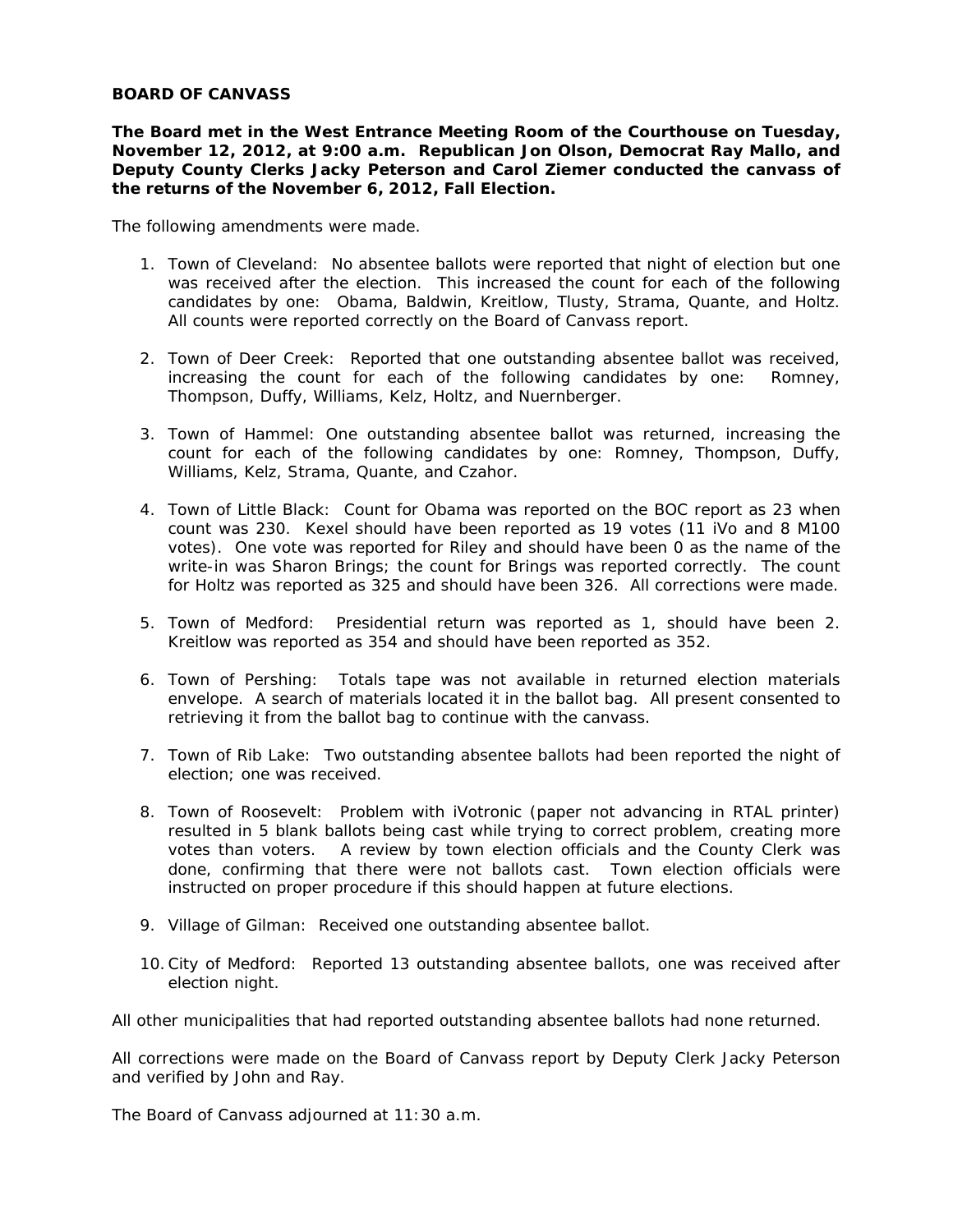Carol Ziemer Deputy Clerk Taylor County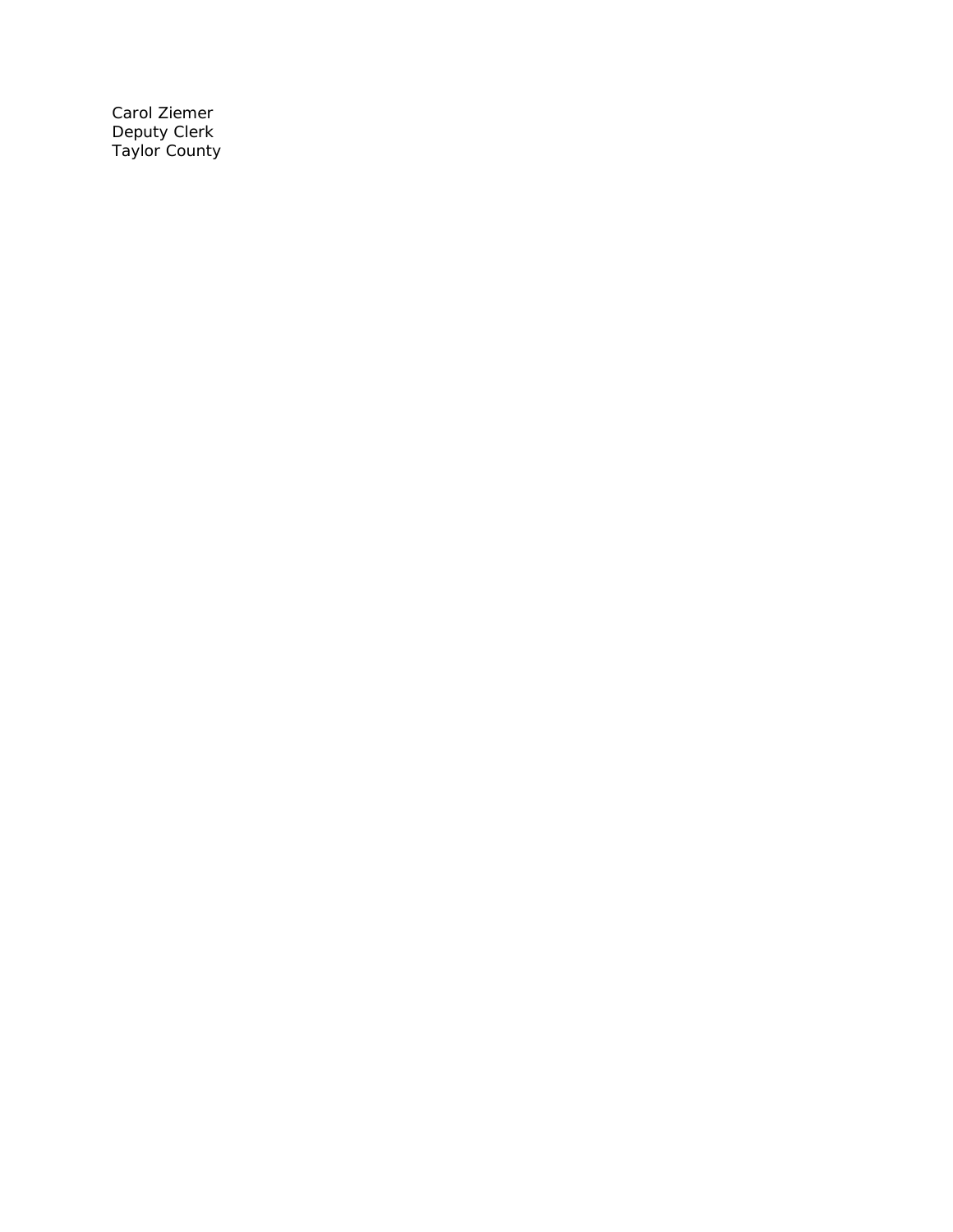**The Board met in the West Entrance Meeting Room of the Courthouse on Tuesday, August 22, 2012, at 9:00 a.m. Republican Jon Olson, Democrat Ray Mallo, and Deputy County Clerks Jacky Peterson and Carol Ziemer conducted the canvass of the returns of the August 14, 2012, Fall Primary Election.** 

The following amendments were made.

- 1. Town of Greenwood: The original number of votes for the Republican candidate for District Attorney was 1 and was corrected to read 0.
- 2. Town of Hammel: The original number for the Republican candidate for Register of Deeds was reported as 1 and was corrected to be 0.
- 3. Town of Jump River: The original number for the Republican candidate for Treasurer was reported as 4, which was a typo. There was an error in reporting votes from the iVotronic for Holtz. The total was corrected to read 14. There were also typos for the other Republican candidates for Treasurer – votes for Scott were reported as 2 and should have been 3; votes for Johnson were reported as 3 and should have been 2.
- 4. Town of Westboro: Write-ins for Republican party for Congressional Senator were reported as 1 and should have been 0; write-ins for Republican party for the office of District Attorney were reported as 2 and should have been 0; write-ins for Democratic party for Treasurer were reported as 1 and should have been 0. All corrections were made.
- 5. Village of Lublin: Write-ins for Republican Party for County Clerk were reported as 1 and should have been 0; correction was made.

During the Board of Canvassing process it was pointed out that on the totals tapes for the iVos votes for the Democratic candidate for County Clerk was programmed to report as Clerk of Circuit Court, but votes for the Republican side were programmed to report as County Clerk. However, when the ballots were brought up on the screen, they did read correctly. Because of timing in the delivery of the PEBs prior to the election, the cost of shipping and reprogramming, and the fact that the ballot appeared correct on the iVo screen and the County Clerk was running uncontested, it was decided not to return PEBs to ESS for reprogramming. All present at the Board of Canvass understood and accepted the situation as it was.

All attending reviewed the Provisional Ballots and Outstanding Late Arriving Absentees. There were no provisionals reported by the municipalities on the night of election. None of the outstanding absentees had been received after election night so they stood as reported on the night of election. All present accepted this information.

The Board of Canvass adjourned at 11:30 a.m.

Carol Ziemer Deputy Clerk Taylor County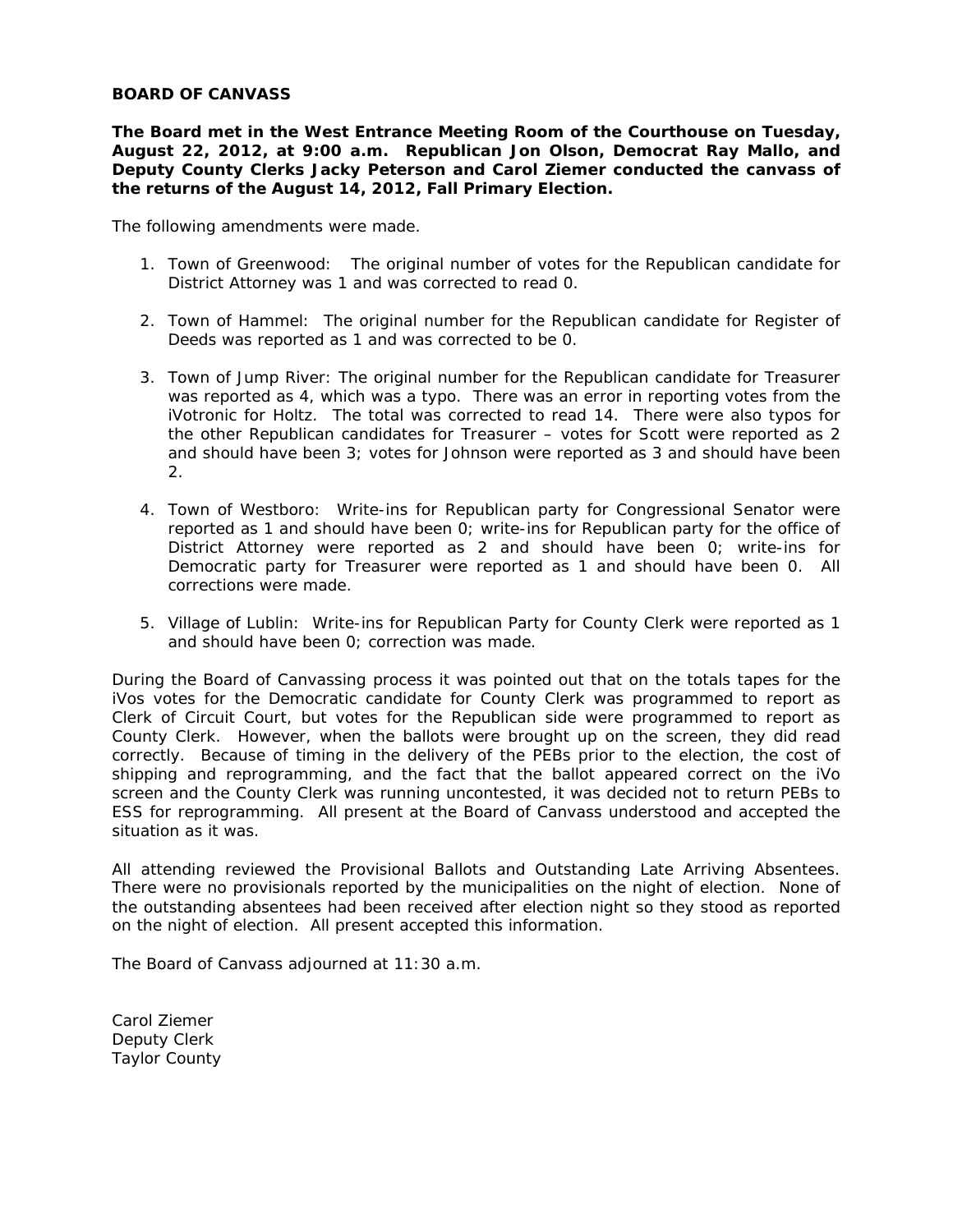**The Board met in the West Entrance Meeting Room of the Courthouse on Tuesday, June 12, 2012 at 9:00 a.m. Republican Jon Olson, Democrat Ray Mallo, and Taylor County Clerk Bruce Strama conducted the canvass of the returns of the June 5, 2012 Recall Election.** 

The following amendments were made.

- 1. Town of Deer Creek; The original number of votes for Hari Trivedi in the Governor's race was 30 which was a typo and was corrected to read 3.
- 2. Town of Goodrich; The three late arriving ballots were included from the MOB which increased the total number of votes for Scott Walker by 2 votes to total 175, also increasing the number of votes for Tom Barrett by 1 to total 52. In the Lt. Governor's race Rebecca Kleefisch received three more votes for a total of 171 and in the 29<sup>th</sup> Senate district race Jerry Petrowski received three more votes for a total of 173
- 3. Village of Rib Lake; The single late arriving absentee increased the vote by 1 for all three democratic candidates; Tom Barrett, Mahlon Mitchell and Donna Seidel.
- 4. City of Medford; Late arriving absentees increased the number of votes by 1 for Scott Walker, Tom Barrett, Jerry Petrowski and Donna Seidel and increased the number of votes by 2 for Mahlon Mitchell.

The board of canvass adjourned at 10:20 a.m.

Bruce P. Strama, Taylor County Clerk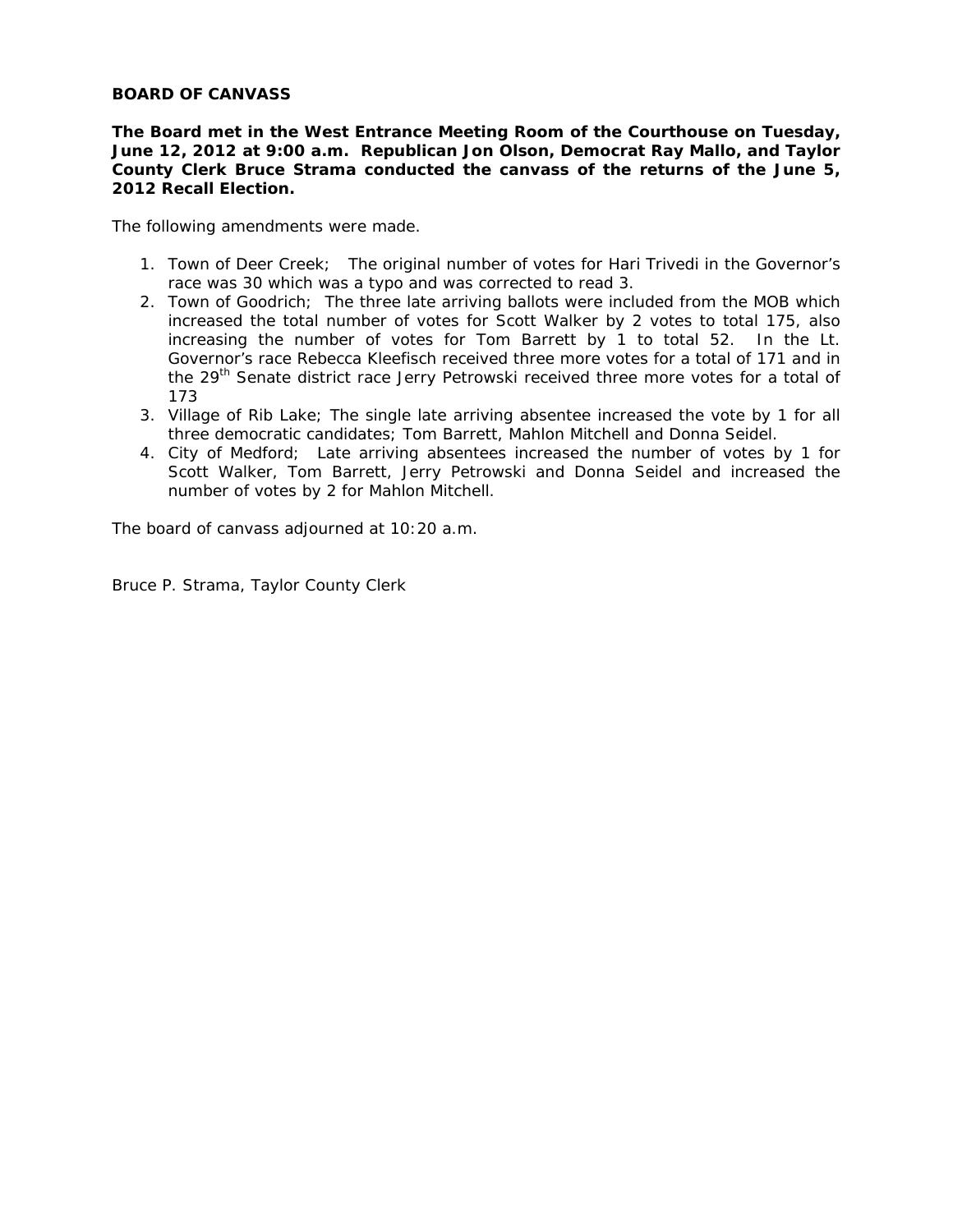**The Board met in the West Entrance Meeting Room of the Courthouse on Monday, May 14, 2012 at 10:45 a.m. Republican Jon Olson, Democrat Ray Mallo, and Taylor County Clerk Bruce Strama conducted the canvass of the returns of the May 8, 2011 Recount Primary Election.** 

The following amendments were made.

- 1. Town of Browning; The original number of three scattering in the Democratic  $29<sup>th</sup>$ Senate District was amended to 0 as the three write-ins were for the republican challenger.
- 2. Town of Goodrich; The one scattering in the Democratic Governors race was amended to 0 as the write-in was for The Republican incumbent.
- 3. Town of Hammel; The scattering total in the Democratic  $29<sup>th</sup>$  District Senate race was reduced by 1 from 5 to 4 as one of the votes counted was for the Republican challenger.
- 4. Town of Little Black; The number of scattering votes in the Democratic 29<sup>th</sup> Senate District was reduced from 2 to 0 as the 2 scattering originally counted were for the Republican challenger.
- 5. Town of Medford; Scattering votes in the Democratic Governor's race was reduce from 2 to 0, in the Democratic Lt. Governor's race from 4 to 2 and in the Democratic 29<sup>th</sup> Senate district from 6 to 3. All changes were required because of Republican challengers being written in for Democratic races.
- 6. Town of Molitor; The number of scattering in the Democratic Governor's race was reduced from 1 to 0, and in the Democratic Lt. Governor's race from 2 to 1 with those write-ins being Republican challengers.
- 7. Town of Rib Lake; The number of votes for Tom Barrett was reduced by 3 from 26 to 23 due to a typing entry error.
- 8. Town of Westboro; The number of scattering in the Lt. Governor's race was reduced from 3 to 2 as one of the Write-ins was the Republican incumbent.
- 9. City of Medford; The number of votes for Jim Buckley was increased from 66 to 166 due to a typing entry error.

The board of canvass adjourned at 12:10 p.m.

Bruce P. Strama, Taylor County Clerk